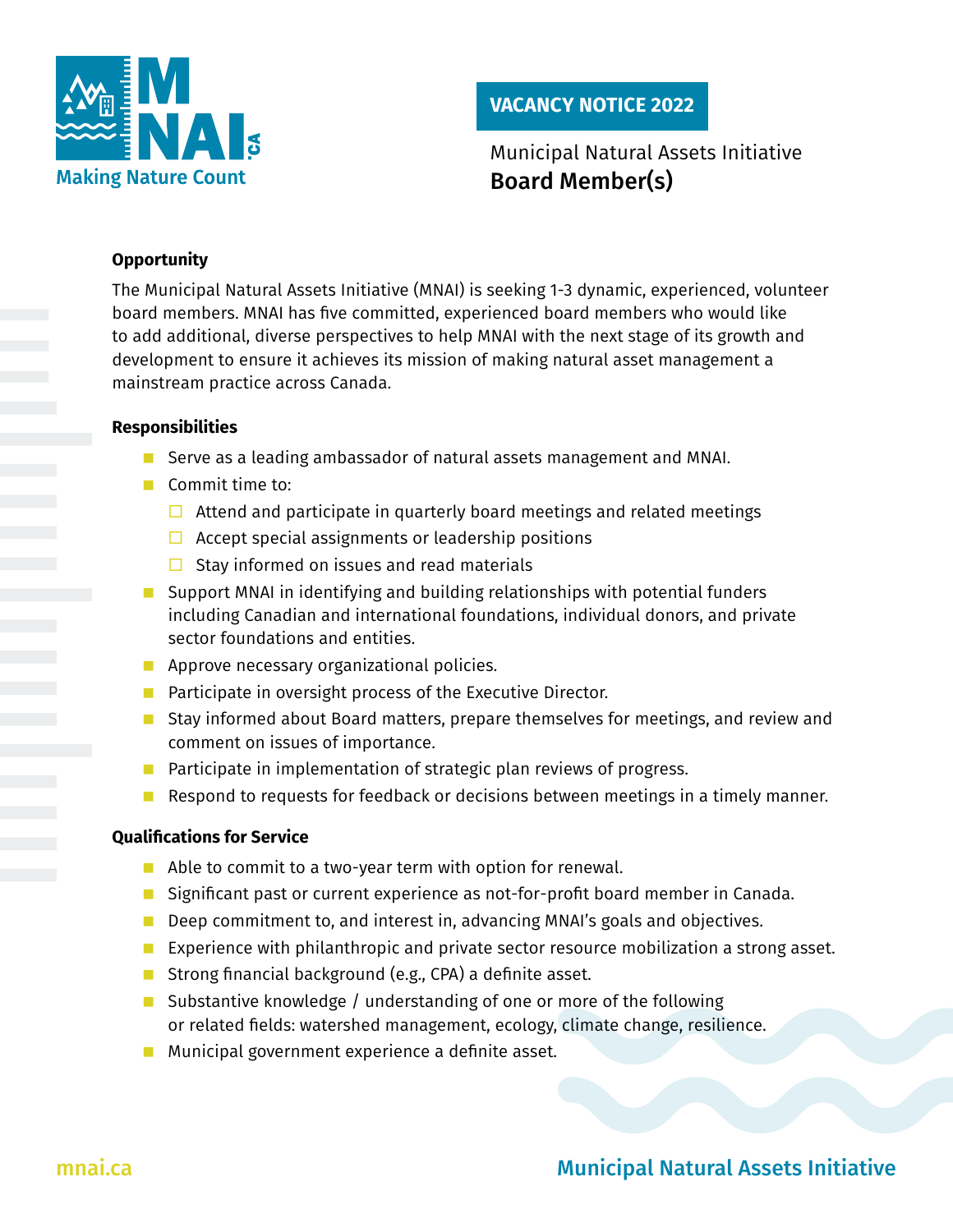

### **Organization**

MNAI, a Canadian not-for-profit society, has defined and pioneered municipal natural asset management, a practice that motivates and supports municipalities to understand, protect, enhance and restore nature as a vital asset that provides core local government services (e.g., flood management) and diverse co-benefits (e.g., recreation, health). Municipal natural asset management is a counterpoint to more traditional asset management approaches that ignore nature entirely or understand it only in terms of green or aesthetic benefits, which result in it being overused and under-acknowledged.

MNAI works both *directly* with local governments to provide methods, tools and advice, and at a systems level to help ensure there is market demand for municipal natural asset management, multiple entities that can help local governments meet the demand, and professional norms, national standards, and curriculum to ensure that work is comparable, effective and replicable.

MNAI has worked with 90+ local governments on projects ranging from natural asset inventories to complex initiatives in multi-use, multi-owner watersheds from a baseline of 1 single initiative five years ago. To support these efforts, MNAI has:

- Developed, introduced, tested and refined multiple methods and tools for municipalities to adopt and implement municipal natural asset management (MNAM).
- Played a key role in the ongoing development of Canada's first *National Standard for [inventories](https://mnai.ca/new-national-standard/)*, which are a first foundational step in natural asset management.
- Played a key role in the emergence of Canada's first *natural asset guidance for [engineers and geoscientists](https://mnai.ca/natural-asset-guidelines-now-available-for-engineers-geoscientists/)*.
- $\blacksquare$  Played a key role in developing academic programming and training for natural assets management in partnership with *[Royal Roads University](https://pcs.royalroads.ca/natural-asset-management-online)*.
- $\blacksquare$  Helped municipalities address challenges that are stalling full implementation and scaling of MNAM within municipal operations.

Throughout, MNAI has cemented its leadership role, demonstrated a consistent ability to deliver projects on time and on budget, and been recognized for its efforts with several awards.